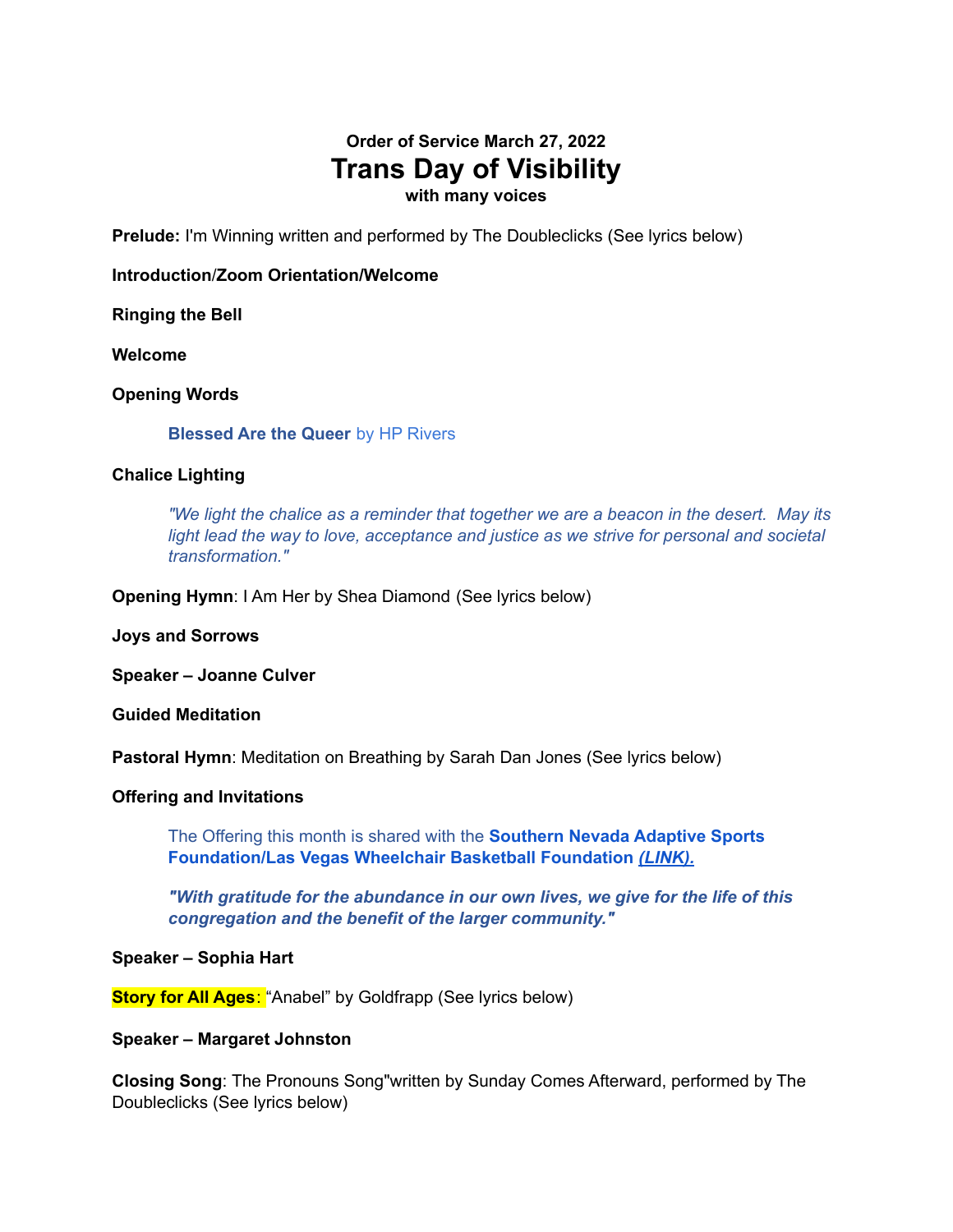**Benediction** – "Freeing" – Excerpt from Elliot Page interview with Oprah

# **Extinguish the Chalice**

And now, join with me...

*"We release that which was called with love and gratitude and we extinguish the flame, but not our commitment to being a beacon in the desert. This burns brightly until we gather again."*

# **Announcements**

#### **Let's Talk About It: Choose your own breakout room**

Zoom has a feature to breakout into small groups to check-in with each other. In just a moment, we will open the rooms that you can join. If you cannot join on your own, please ask and we will help get you to the room you'd like to visit.

- 1. General coffee talk
- 2. Social Justice Chat
- 3. Pastoral Care sharing: How are you doing?
- 4. Events, hopes, plans of UUCLV
- 5. Newcomers: info about UUCLV

**If you are in person, please join us for coffee and chatting in the social hall after the service. Please remember to keep your mask on over your nose and mouth while in the building. If you would like to eat or drink, we can arrange for chairs outside.**

# **Media for Service 03/27/2022**

# **Prelude: "I'm Winning" written and performed by The Doubleclicks 4:08 <https://youtu.be/fAgM1jK8r9Q>**

I was jumping on shells

and falling down holes

there was a 3D open world out there

but I was stuck in side-scroll

I could've been winning at checkers

but I was losing at chess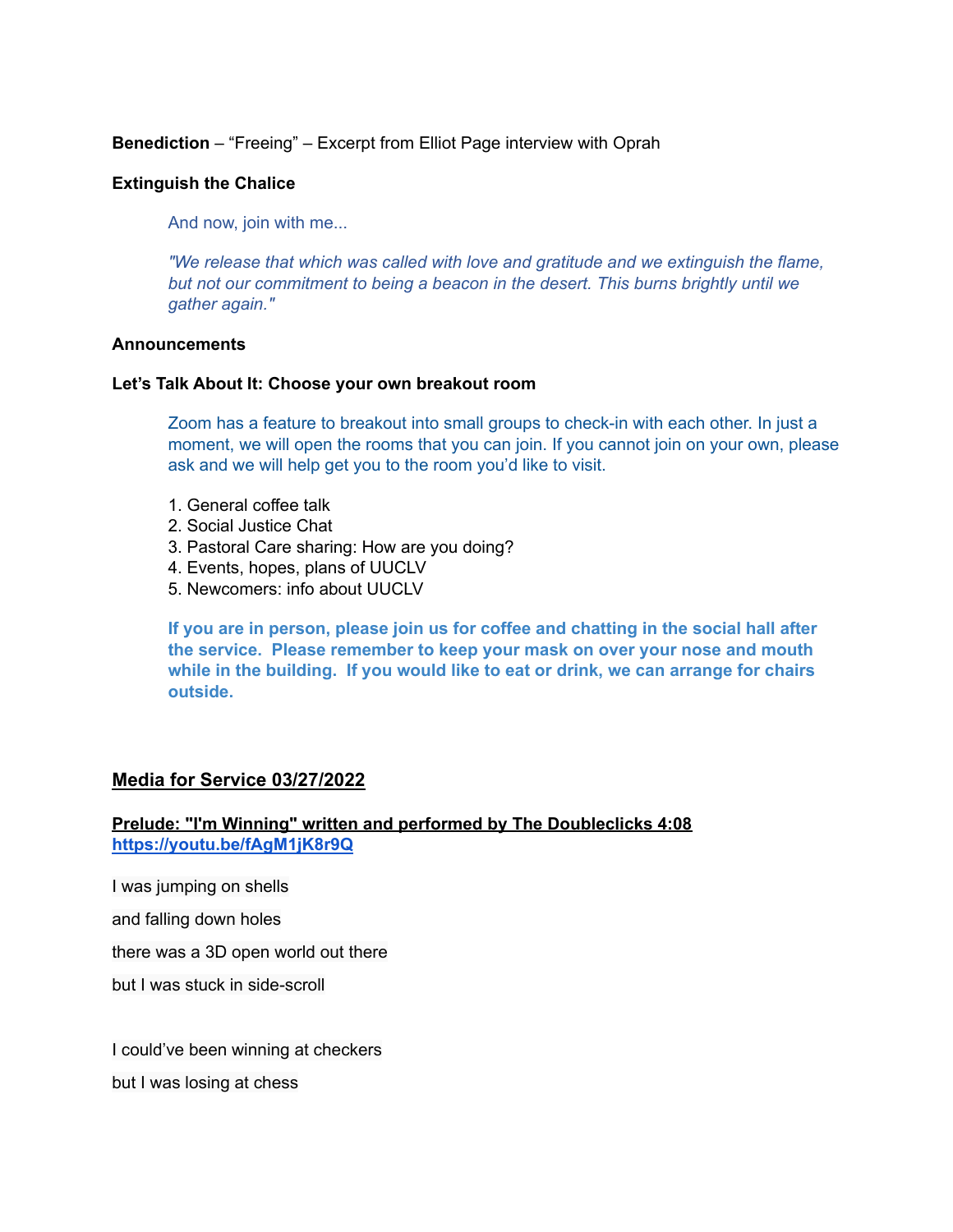until i solved the biggest puzzle and unlocked the treasure chest

I'm a player, not an obstacle I am redefining possible I have a new victory condition there are way more than two ways to win

I'm winning, I'm winning I'm playing the right game finally I'm winning, I'm winning I'm using the right name finally

left right left right b a and start listen to me and love with your heart pick up the piece and roll the dice you can help a person have a better life maybe it's new and maybe it's hard, can't you try to care players like me and all my friends have always been there!

I'm winning, I'm winning I'm playing the right game finally I'm winning, I'm winning I'm using the right name finally

# **Opening Hymn: I Am Her by Shea Diamond (See lyrics below) [https://youtu.be/4\\_zOOnvB7K8](https://youtu.be/4_zOOnvB7K8)**

Intoduction to the song: Shea Diamond is a Singer/Songwriter based in NYC by way of Flint, MI. She was born into a gender role that she did not accept & didn't feel like herself. Desperate to find the financial means to transition to her true gender, she committed a crime in 1999 & was sentenced to 10 years in a men's prison. While incarcerated, she found a community that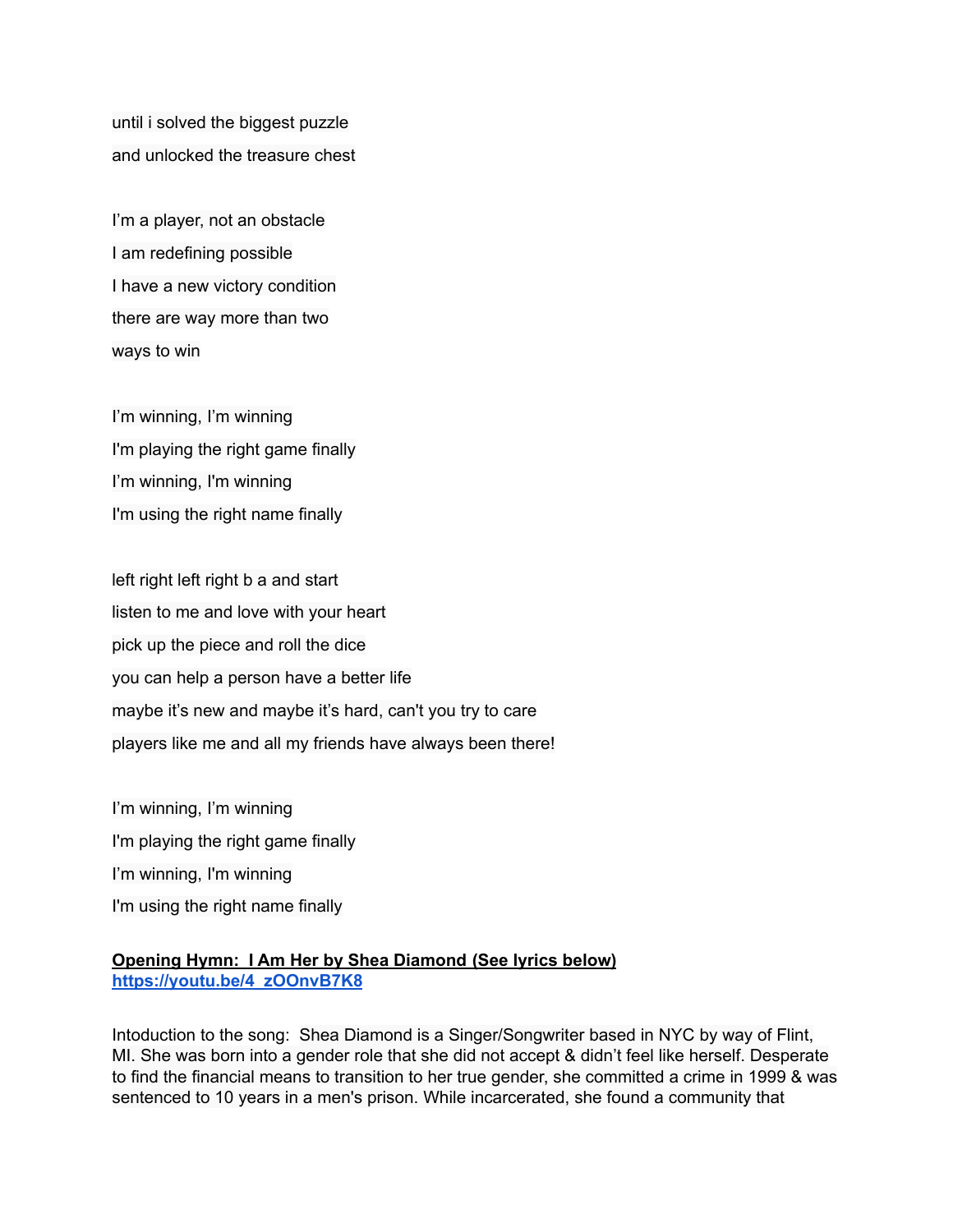shared her trans experience - it was there she found her voice. She began writing "I Am Her" as a statement to a world that said she shouldn't exist. She wrote it as an anthem for all those that felt shunned for simply being who they were. In 2009 she was released from prison. Shortly after her release, she moved to New York City where she found a studio to record "I Am Her" and the means to create a video for her song.

There's an outcast in everybody's life and I am her

(I am her)

There's a shadow in everybody's front door and I am her

(I am her)

There's a dark cloud in everybody's sunlight and I am her

(I am her)

Oh you know I am her

All that glitters isn't gold

At least that's what I've been told

I've got so many issues and problems that I go through

Sometimes I can't sleep at night if I had my face heaven for bid

It wouldn't be the worst thing that I have a deal

It's a hell of a world that we're living in James: a sin is a sin

Don't look at me immediately

And whisper behind my back thinking I'm naïve

It's my southern hospitality

Tolerates more BS than even I can believe

There's an outcast in everybody's life and I am her

(I am her)

There's a shadow in everybody's front door and I am her

(I am her)

There's a dark cloud in everybody's sunlight and I am her

(I am her)

Oh you know I am her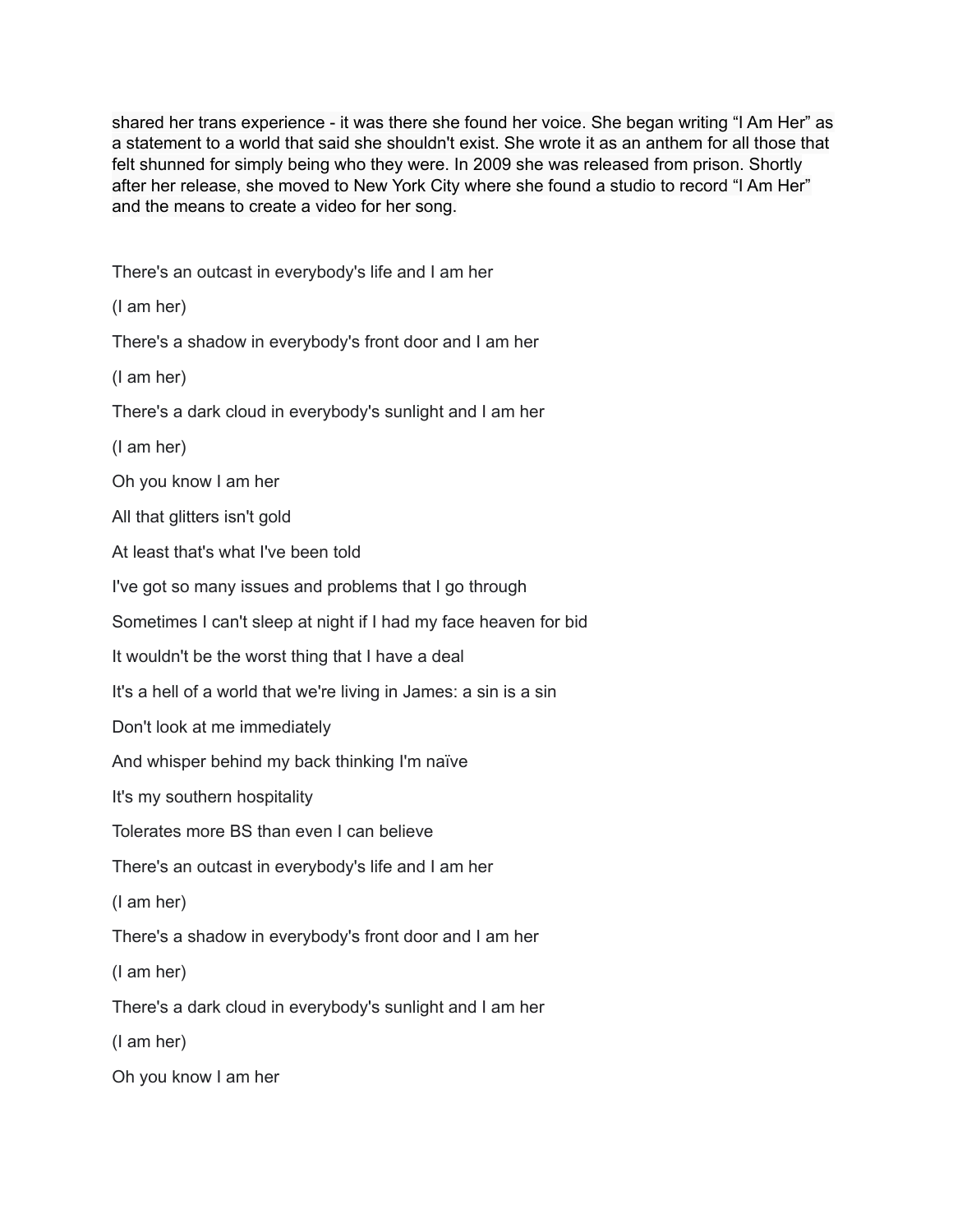Your ignorance leave the head of the stench The Aroma lingers on generations have known Ain't it ironic the smarter we get The less we understand about the simplest shit I am shame she is me We get down with our bad sales figuratively Don't care too much what other people say I get along swell by my goddamn self Never asked for no one's philosophy It's obvious I'm proud of me There's an outcast in everybody's life and I am her (I am her) There's a shadow in everybody's front door and I am her (I am her) There's a dark cloud in everybody's sunlight and I am her (I am her) Oh you know I am her

# **Pastoral Hymn: Meditation on Breathing by Sarah Dan Jones <https://youtu.be/VuAd-yImOt4>**

Breathe in, Breathe out. Breathe in, Breathe out.

When I breathe in, I breathe in Peace When I breathe out, I breathe out Love. When I breathe in, I breathe in Peace When I breathe out, I breathe out Love. Repeat.

Breathe in, Breathe out. Breathe in, Breathe out.

# **Story for All Ages: Anabel by Goldfrapp [https://youtu.be/-Vnk\\_j1iKMA](https://www.youtube.com/watch?v=-Vnk_j1iKMA)**

When you dream you only dream your Annabel.

All the secrets there inside you Annabel.

Bound beneath an emerald sky sing Annabel.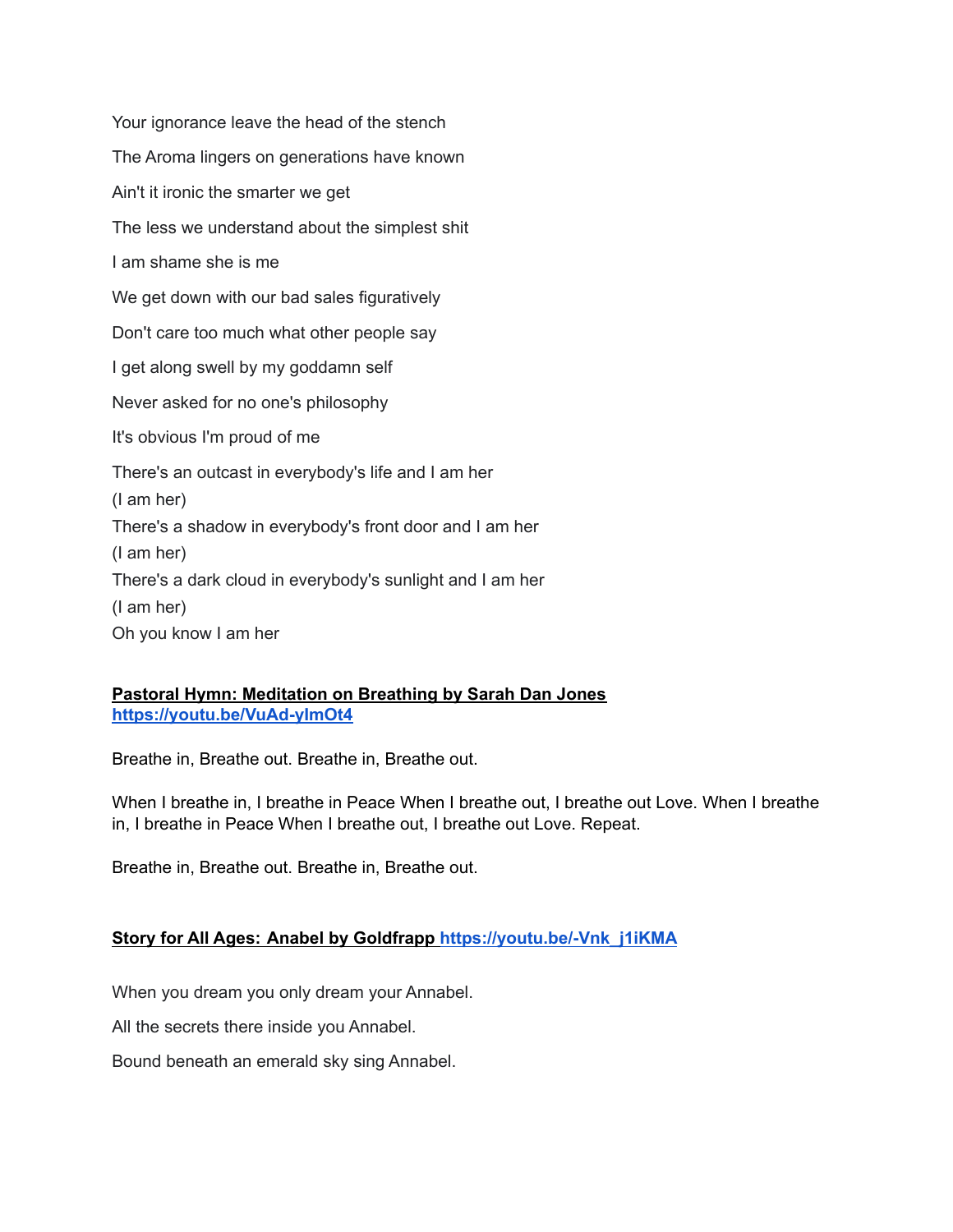Nothing that they did will stop you Annabel. Land of the lines, tangled there in porcelain. Under the stars you'll begin. When you dream you only dream your Annabel. Sleep reminds you takes you there, oh Annabel. Gentle whisper, endless winters, Annabel. Why've they could have let you be both Annabel. Land of the lines, of the years below still lies. You are the truth they denied. Run like the sea, tangled there in porcelain. Under the stars you begin. Oh oh oh oh Oh oh oh ah (Only a boy under that) Oh oh oh oh Oh oh oh ah (Only a boy da da da)

# **Closing Song: The Pronouns Song"written by Sunday Comes Afterward, performed by The Doubleclicks [https://youtu.be/8Hb30PE1xgo](https://www.youtube.com/watch?v=8Hb30PE1xgo)**

[Verse 1] So you have a friend named Danny And his pronoun is "he" But for years you've been accustomed To refer to him as "she" And you want to get it right But routine is set in stone So you practice his new pronouns Loud and clear, when you're alone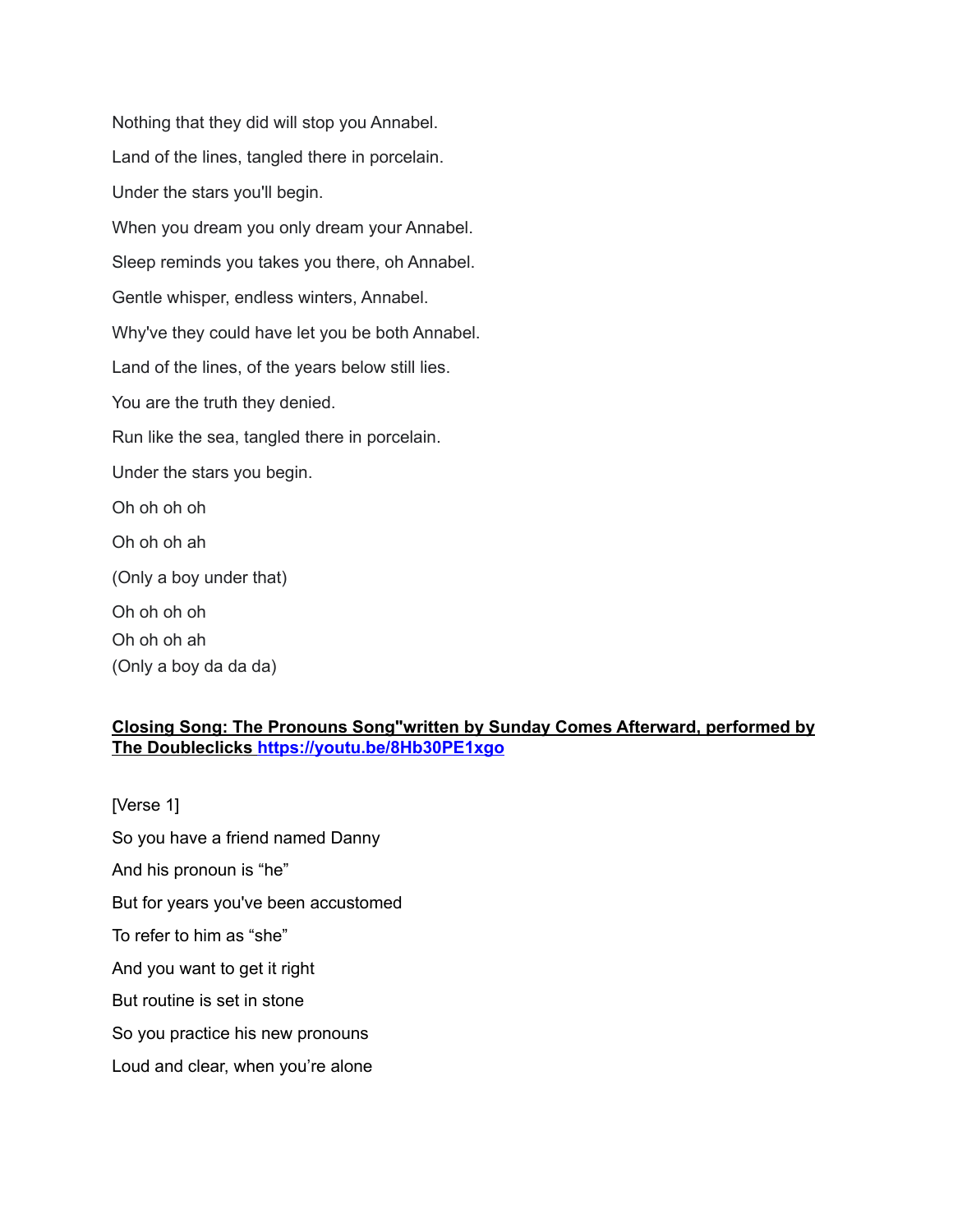[Chorus 1] This is my friend, his name is Danny He himself is a friend of mine I'm so glad to be a friend of his Both he and I are fine

[Verse 2] So you have a friend named S And their pronoun is "they" And maybe you're not used to Thinking of them in that way And you want to get it right In the flesh and on the phone So you practice their new pronouns Loud and clear, when you're alone

[Chorus 2] This is my friend, their name is S They themself are a friend of mine I'm so glad to be a friend of theirs Both they and I are fine

# [Bridge]

You don't want to hurt your friends Or imply that they're pretenders Be sure to use the pronouns that Reflect their proper genders Habits may die hard But that's not a dispensation